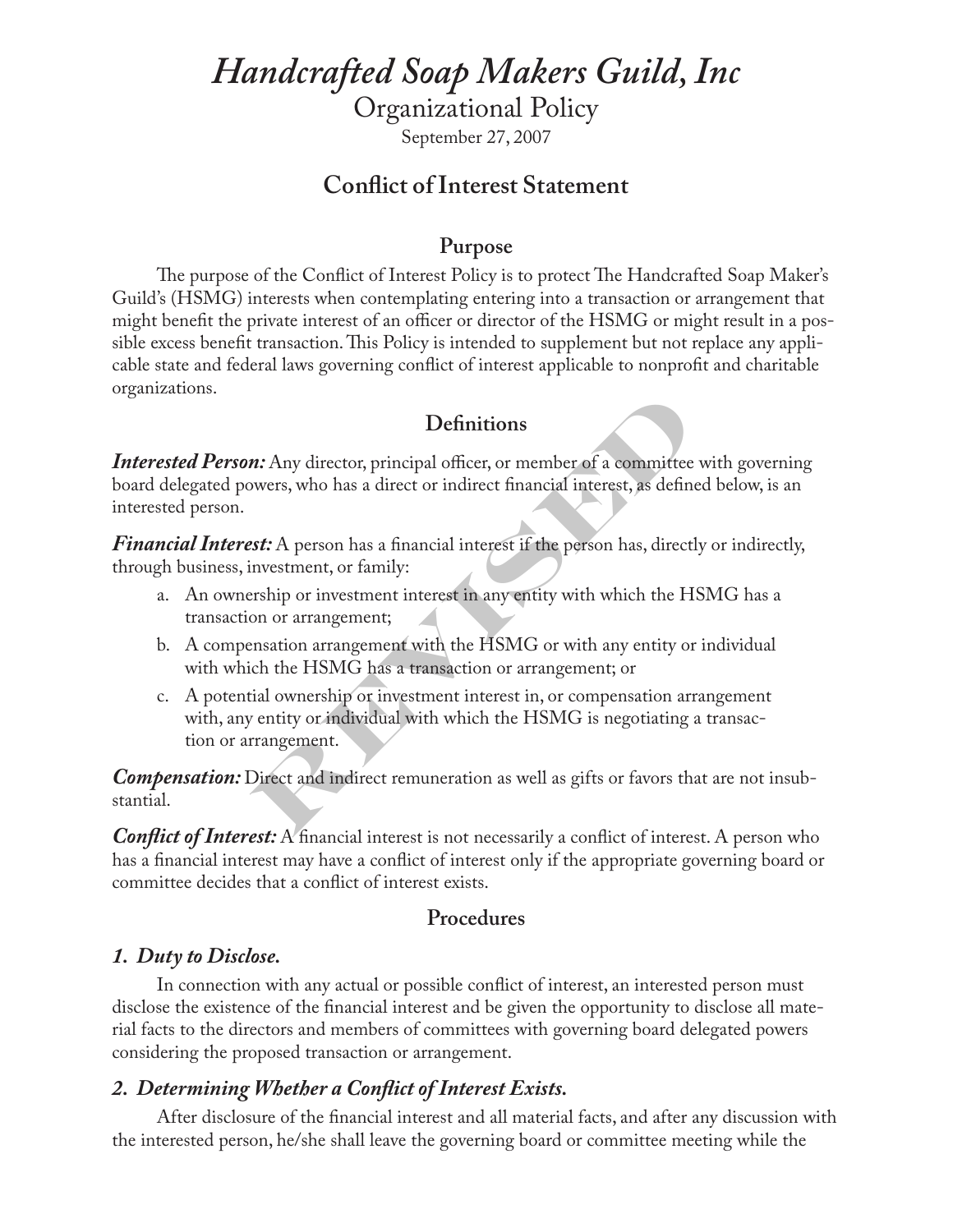determination of a conflict of interest is discussed and voted upon. The remaining board or committee members shall decide if a conflict of interest exists.

#### *3. Procedures for Addressing the Conflict of Interest.*

- a. An interested person may make a presentation at the governing board or committee meeting, but after the presentation, he/she shall leave the meeting during the discussion of, and the vote on, the transaction or arrangement involving the possible conflict of interest.
- b. The chairperson of the governing board or committee shall, if appropriate, appoint a disinterested person or committee to investigate alternatives to the proposed transaction or arrangement.
- c. After exercising due diligence, the governing board or committee shall determine whether the HSMG can obtain with reasonable efforts a more advantageous transaction or arrangement from a person or entity that would not give rise to a conflict of interest.
- Insaction or arrangement rrom a person or entity that would not give<br>conflict of interest.<br>a divariageous transaction or arrangement is not reasonably possible<br>ecumstances that would not produce a conflict of interest, the d. If a more advantageous transaction or arrangement is not reasonably possible under circumstances that would not produce a conflict of interest, the governing board or committee shall determine by a majority vote of the disinterested directors whether the transaction or arrangement is in the HSMG's best interest, for its own benefit, and whether it is fair and reasonable. In conformity with the above determination it shall make its decision as to whether to enter into the transaction or arrangement.

#### *4. Violations of the Conflicts of Interest Policy.*

- a. If the governing board or committee has reasonable cause to believe a member has failed to disclose actual or possible conflicts of interest, it shall inform the member of the basis for such belief and afford the member an opportunity to explain the alleged failure to disclose.
- b. If, after hearing the member's response and after making further investigation as warranted by the circumstances, the governing board or committee determines the member has failed to disclose an actual or possible conflict of interest, it shall take appropriate disciplinary and corrective action.

# **Records of Proceedings**

The minutes of the governing board and all committees with board delegated powers shall contain:

- 1. The names of the persons who disclosed or otherwise were found to have a financial interest in connection with an actual or possible conflict of interest, the nature of the financial interest, any action taken to determine whether a conflict of interest was present, and the governing board's or committee's decision as to whether a conflict of interest in fact existed.
- 2. The names of the persons who were present for discussions and votes relating to the transaction or arrangement, the content of the discussion, including any alternatives to the proposed transaction or arrangement, and a record of any votes taken in connection with the proceedings.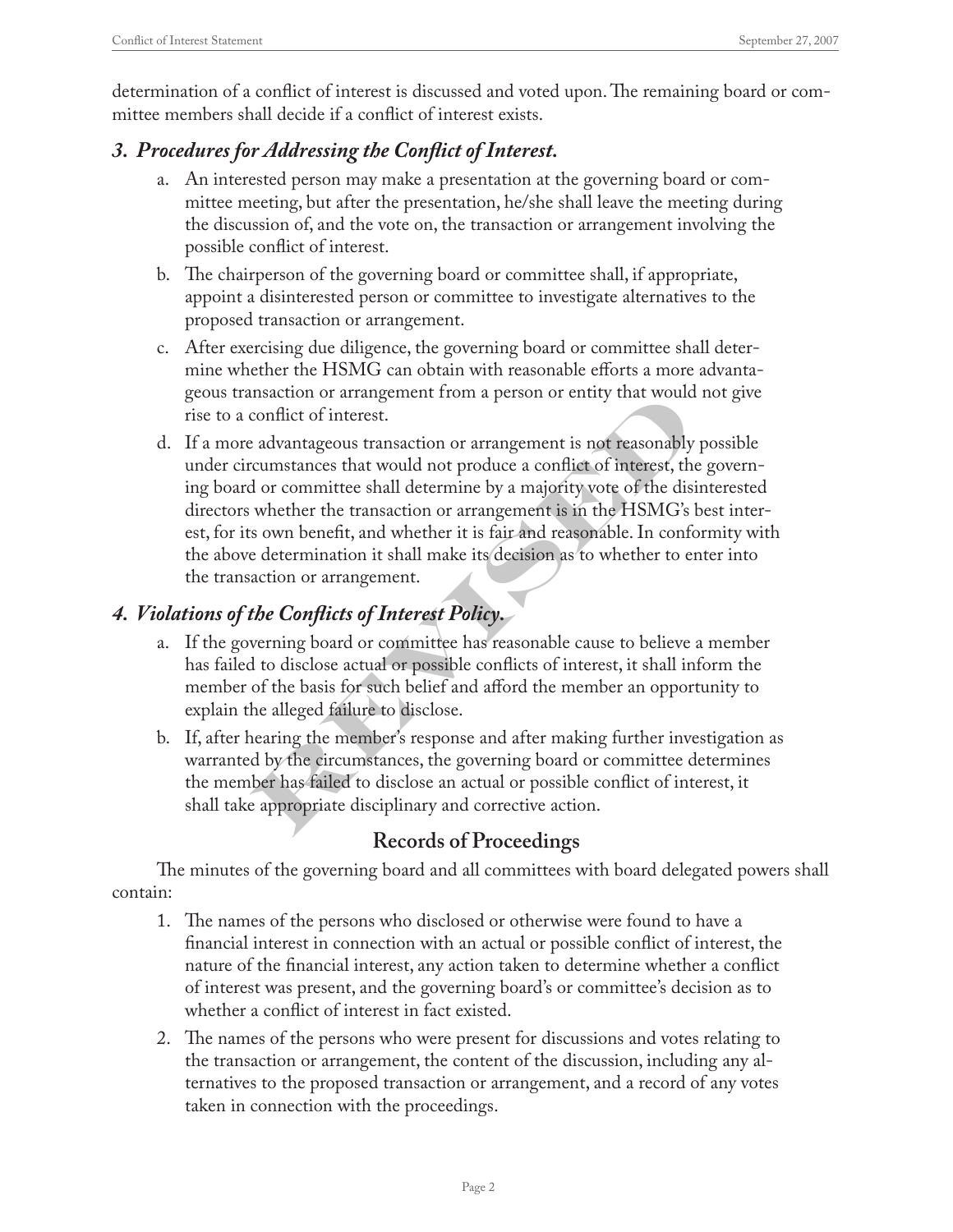## **Compensation**

A voting member of the governing board who receives compensation, directly or indirectly, from the HSMG for services is precluded from voting on matters pertaining to that member's compensation.

A voting member of any committee whose jurisdiction includes compensation matters and who receives compensation, directly or indirectly, from the HSMG for services is precluded from voting on matters pertaining to that member's compensation.

No voting member of the governing board or any committee whose jurisdiction includes compensation matters and who receives compensation, directly or indirectly, from the HSMG, either individually or collectively, is prohibited from providing information to any committee regarding compensation.

#### **Annual Statements**

Each director, principal officer and member of a committee with governing board delegated powers shall annually sign a statement which affirms such person:

- 1. Has received a copy of the Conflicts of Interest Policy,
- 2. Has read and understands the Policy,
- 3. Has agreed to comply with the Policy and
- 4. Understands the HSMG is a not for profit trade association and in order to maintain its federal tax exemption it must engage primarily in activities which accomplish one or more of its tax-exempt purposes.

## **Periodic Reviews**

To ensure the HSMG operates in a manner consistent with the trade's purposes and does not engage in activities that could jeopardize its tax-exempt status, periodic reviews shall be conducted. The periodic reviews shall, at a minimum, include the following subjects:

- 1. Whether compensation arrangements and benefits are reasonable, based on competent survey information and the result of arm's length bargaining.
- For principal officer and member of a committee with governing board deally sign a statement which affirms such person:<br>
For a copy of the Conflicts of Interest Policy,<br>
and understands the Policy,<br>
and understands the Pol 2. Whether partnerships, joint ventures, and arrangements with management organizations conform to the HSMG's written policies, are properly recorded, reflect reasonable investment or payments for goods and services, further the trade's purposes and do not result in inurement, impermissible private benefit or in an excess benefit transaction.

## **Use of Outside Experts**

When conducting the periodic reviews, the HSMG may, but need not, use outside advisors. If outside experts are used, their use shall not relieve the governing board of its responsibility for ensuring periodic reviews are conducted.

Submitted by the Policies, Procedures and Bylaws Committee Approved on September 27, 2007 by the Board of Directors